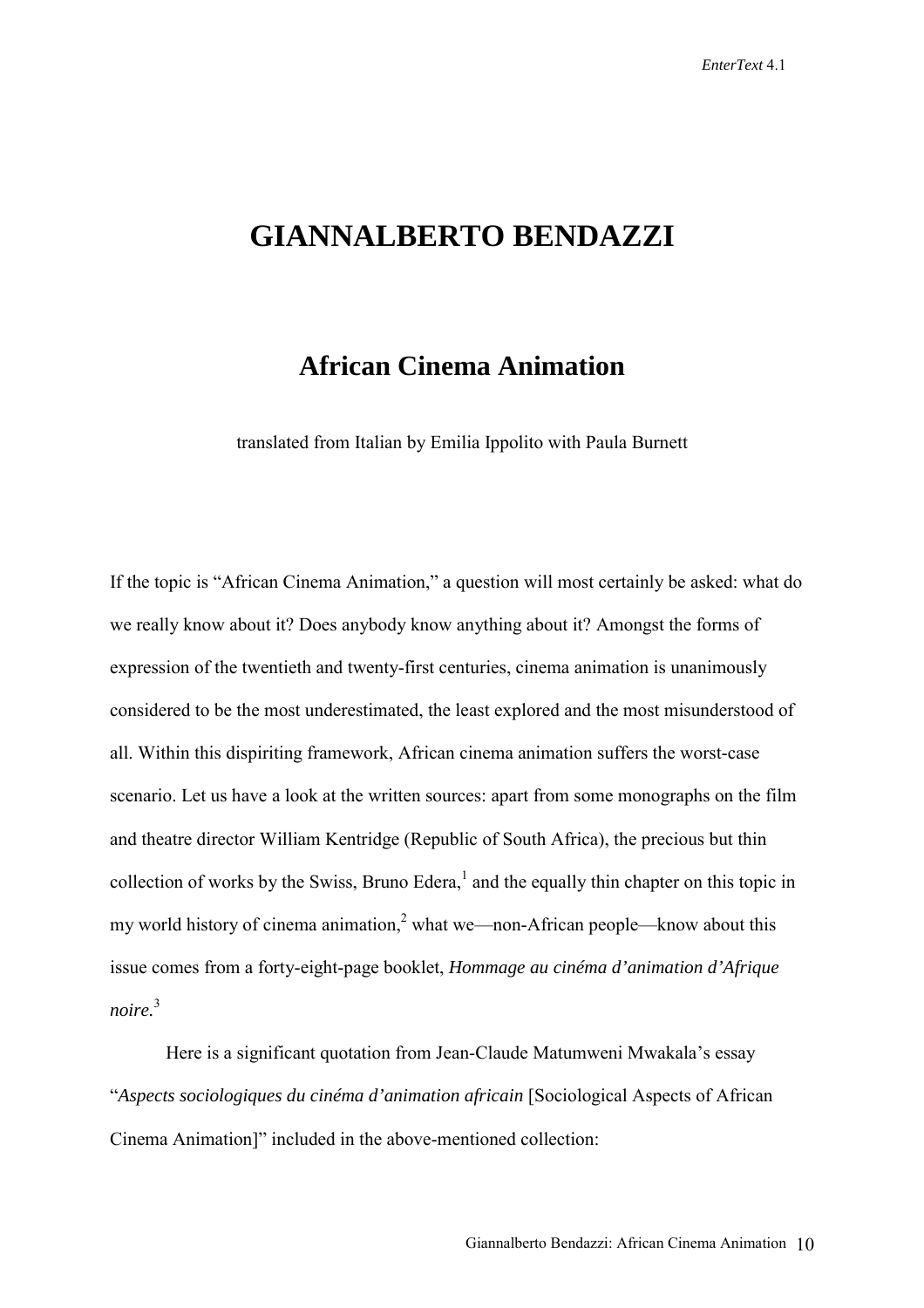As we all know, you need large investments to produce a film. The countries which have a prosperous and high quality film industry have invested large amounts of money in this sector. Africa has no cinema industry, and the existing investments are based on co-productions. The norm is therefore a lack of financial means; however, there are a couple of observations to make: for example, the waste of funds carried out by public authorities. The Ndaya International Foundation had obtained funds to finance the series *Kimboo*—which cost around twelve million French francs—together with France. It is known that film directors in Arab countries can count on policies of public financial support for their productions: it is the case in Tunisia, whose film productions have been made possible by the Ministry of Culture.

Matumweni Mwakala says that a lack of infrastructure, investment and entrepreneurship are

at the root of the troubles in African cinema animation. Is he right? If the animation films he

takes as models are the approximately fifty episodes of the Franco-Ivory Coast series *Kimboo*,

I would say yes, he is right.

Here is one more translated quotation, from Benjamin Benimana's essay:

ì*L'esthétique du cinéma d'animation africain* [The Aesthetics of African Cinema

Animation<sup>1</sup>."

The question we should ask ourselves is probably as follows: what kind of cartoons does the African audience watch? As you can guess, most African television channels broadcast cheap cartoons made in the Western countries, in India and especially in Japan.

Is he right? He probably is. However, why does he mention the "audience"? Does the

"audience" exist only in relation to cartoons?

Here is one more quotation from Ngwarsungu Chiwengo's essay, "Le film

*d'animation africain vu de l'Amérique: le cas de Muana Mboka de Kibushi Ndjate Wooto*

[African Film Animation Seen From America: *Muana Mboka* by Kibushi Ndjate Wooto]:î

*Muana Mboka* (a short film by Jean-Michel Kibushi Ndjate Wooto, Democratic Republic of Congo) is, in many respects, an important product. Since children in Africa and in other "third-world" countries are exposed to Western films which marginalise and erase black people from their environment, African cartoons play an important role in young people's education.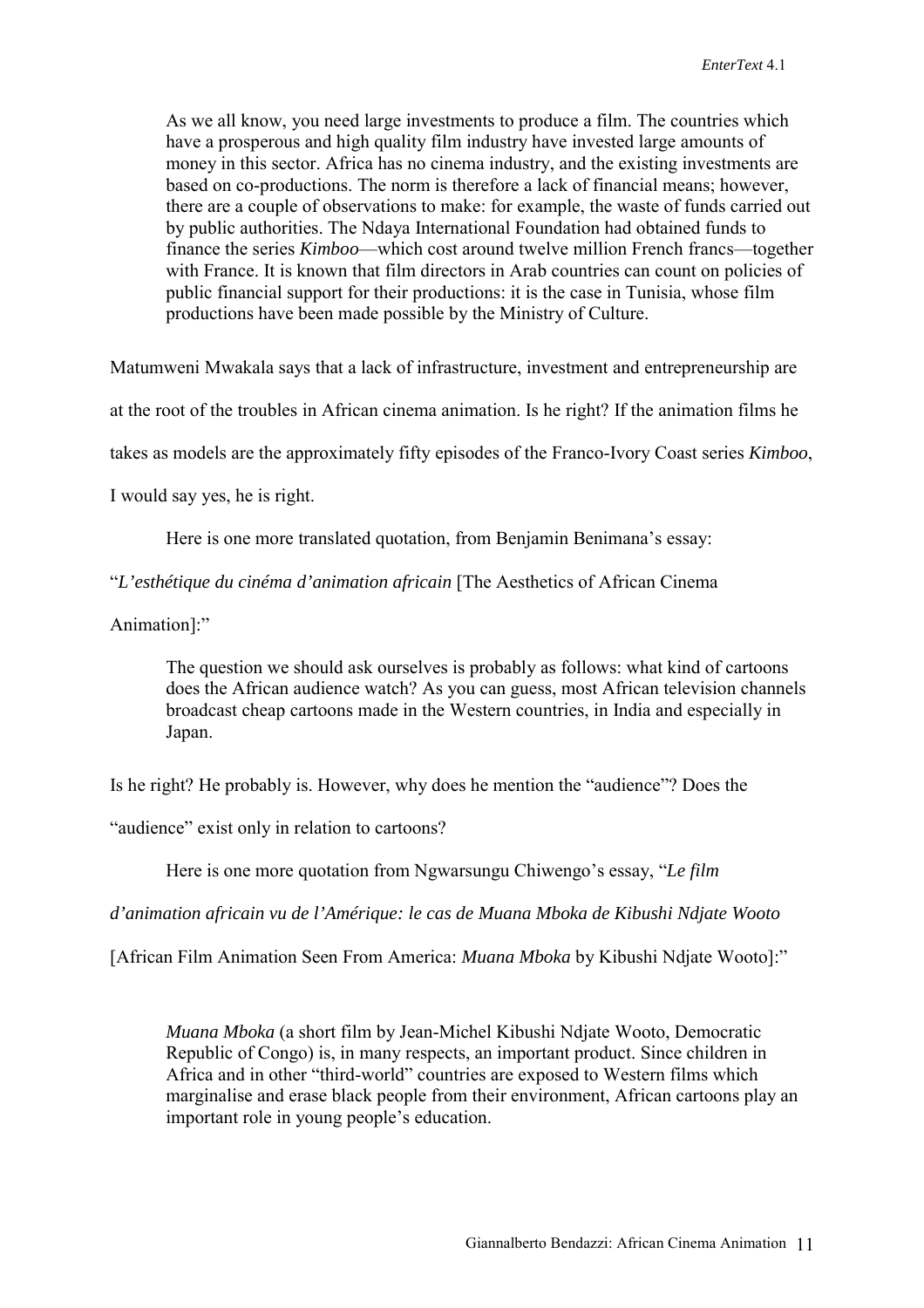Is he right? He probably is. However, why does he mention "children" and "young people's education" without considering that cartoons can be regarded as for an audience which is not composed only of children?

I could add for the benefit of the viewer who is not up-to-date on the subject, that some productions existed in the past in Egypt (for example, films featuring the character Mish-Mish Effendi by the Frenkel Brothers—see Figure 1), and that a consistent production still exists these days; that the Maghreb region has also contributed to it extensively; and that other works have been produced in the past fifteen years, thanks to the method of coproduction, to which Jean-Claude Matumweni Mwakala refers in his essay.



Figure 1: Propaganda film made in the 1940s by the Frenkel Brothers. Copyright Didier Frenkel

At this stage, however, I have to say that I will not express my opinion on this topic until we have eliminated some prejudices.

First prejudice: cinema animation is *not* a cinema for children. It can be and often is, but not in a different way from live-action films for children, pop-music for children, and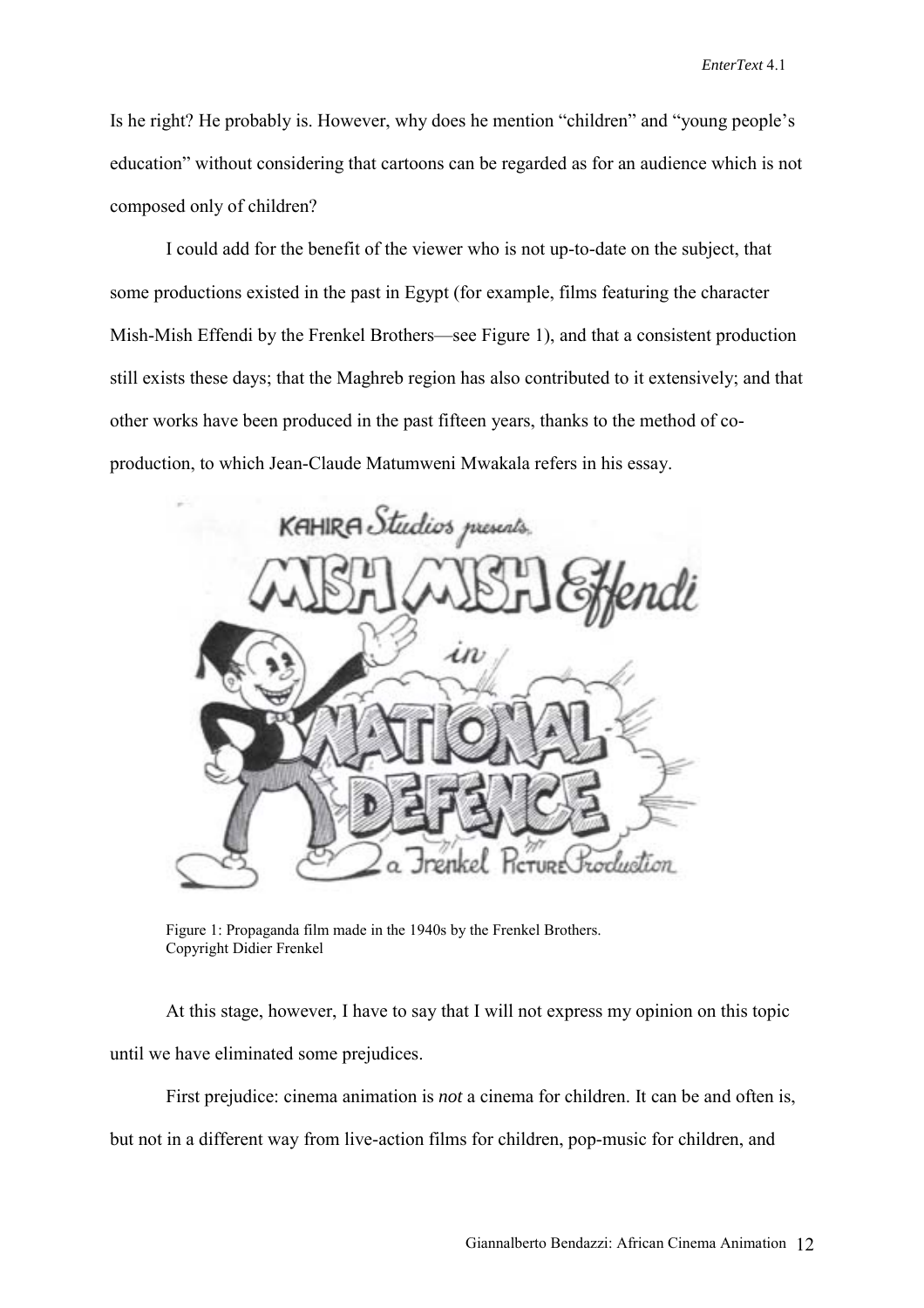children's literature. Cinema animation is a cinema, twin brother to live-action, with a specific history, a specific aesthetics, a specific market, etc.

Second: the problem of viewers and television programmes affects not just African cinema animation but the whole world market (more precisely, the globalised market) of mass media. Separating them and analysing such problems as "African" or as typical of cinema animation means making a terrible mistake in the diagnosis.

Third: cinema animation does not necessarily need big investments, big infrastructures or businesses. The example of Moustapha Alassane, pioneer of African animation and citizen of one of the poorest countries in the world, Niger, is meaningful in this respect. In 1962 the New York intellectual Dwight MacDonald published a book titled *Against the American Grain* (Random House), which included the essay "Masscult and Midcult." MacDonald was a contradictory and moody man, but he was ingenious. In this essay, which became a classic, he claimed that communication could be divided into three different kinds: mass culture (Masscult), middle-class culture (Midcult) and an Èlite culture (Highcult). For example, in literature, Masscult are Barbara Cartland's novels and in animation, Japanese television series; in literature, Midcult are Stephen King's novels and in animation, Walt Disney films; in literature, Highcult is the Nobel Prize-winner Czesław Milosz's poetry, and in animation, the Russian Juri Norsteinís short films, which are highly regarded and rewarded (at animation festivals). $<sup>4</sup>$ </sup>

Sociologists and economists will not agree, since the state of the play is certainly more complex than this. However, forty years on, the division into three categories still serves for the examination of our topic, and those categories are even more exclusive.

First of all, if we question African cinema animation we need to know what animation we are talking about. The limited production of African animation will help us analyse it in detail. I will start with the Highcult and its pioneer, Moustapha Alassane. His films have been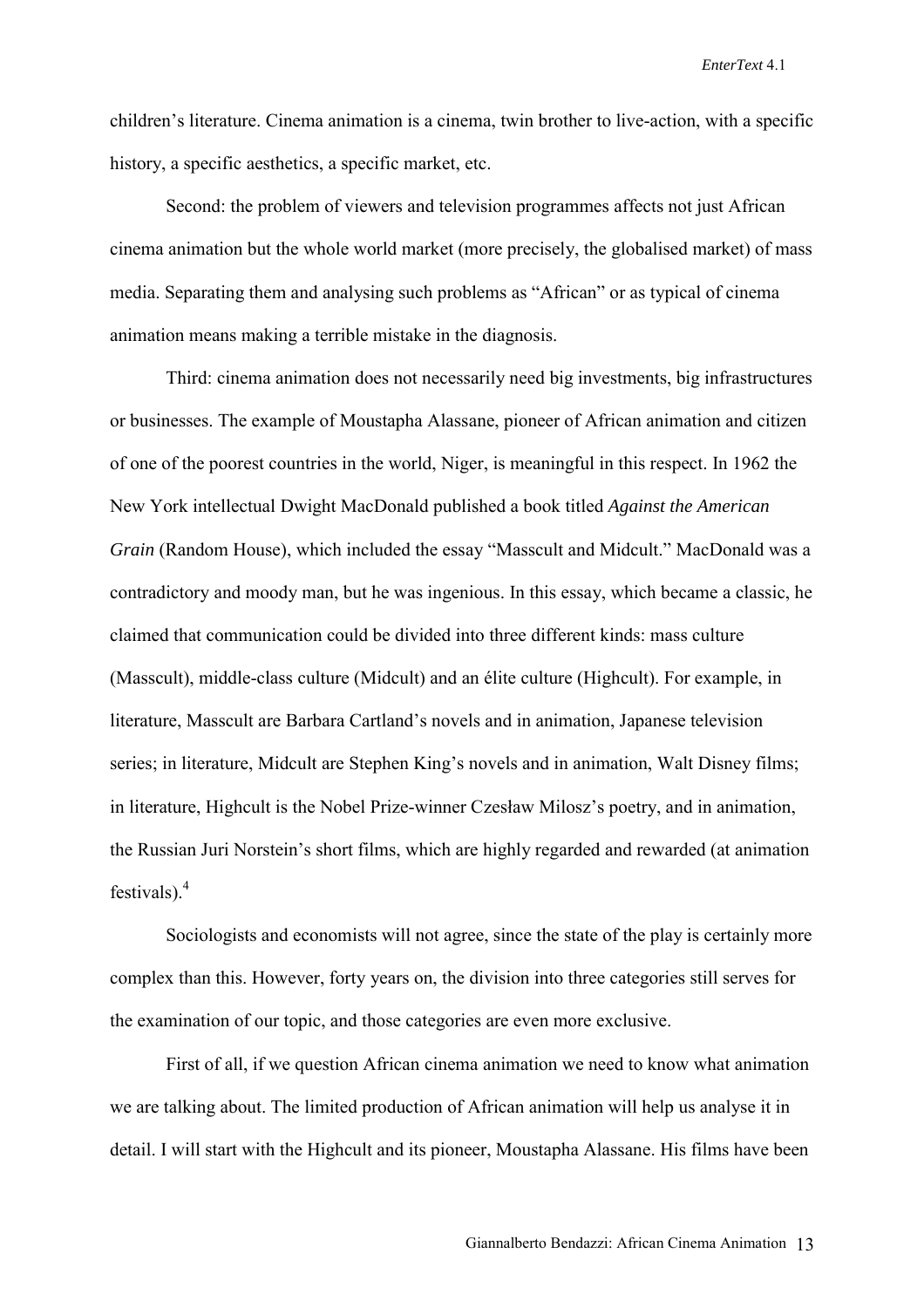viewed and awarded prizes at various festivals all over the world; he himself has travelled a lot and has been a member of the jury at prestigious festivals (to my knowledge, at least at Annecy and Clermont-Ferrand). In spite of these facts, he can be considered as a *naïf* auteur. In the short 2001 film *Kokoa 2* (a remake of a film from 1985, about a chameleon fighter which changes its colour to red whenever it gets angry with its adversary—see Figure 2), he makes the same mistakes as to timing, script, and filming he had made in *Bon Voyage, Sim*, in 1966—the first film of his I saw.



Figure 2: *Kokoa 2* (Moustapha Alassane, Niger, 2001) Copyright Moustapha Alassane.

The fact is, Alassane has never studied animation. He has invented it. He has not adopted the conventions of timing, filming, script-writing and editing established by Californian or Parisian professionals. He sticks to his own rules, which makes him an original animation director. Multi-cinema viewers, addicted to fast food, might not appreciate him. However, his compatriots appreciate his films (by his own account). A *naïf* is not a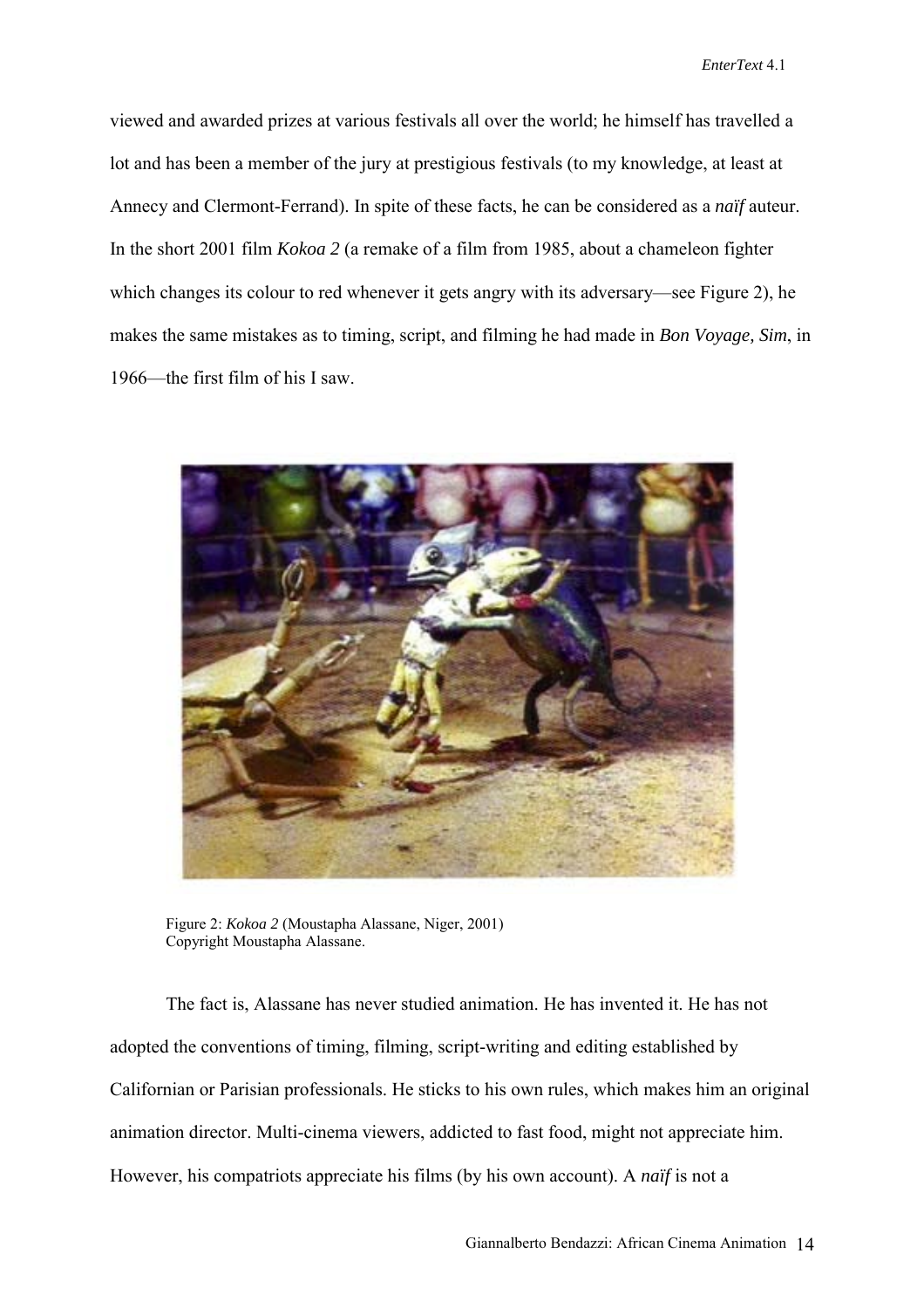particularly gifted troglodyte, it is a creator who does not want or is not able to accept academic codes, copies of reality, and colour theories. As for style, if the communicator has something interesting to say, we will certainly pay attention to him, even though he does not apply our rules. Moustapha Alassane presents us with his vision of Africa, expressed through very simple and cheap technical means, such as animated puppets, direct drawing on the film, and a few others; they are scarcely less simple or more expensive than sculpture and painting, traditional and popular arts which have existed for millennia. Everyday animals are represented exactly the way they are (not in caricature): I'm thinking of the funny chameleon in *Kokoa*, or of the inflatable frogs which look like pompous and useless human heads of state in *Bon Voyage*, *Sim*.

*Muna Mboka*, by the already mentioned Jean-Michel Kibushi Ndjate Wooto, presents a similar case. The plot is almost negligible: a street-boy, like many others in African cities, who lives by misdemeanors and theft, saves a minister's life (ironically, the Minister of Public Works), and is rewarded by him and envied by other people. A realistic (or, better, neorealistic) film, a tough one, it denounces the African urban reality. Its colours are vivid and violent, its soundtrack noisy and "live," its characters paper-cut; this film is certainly not expensive. Kibushi Ndjate Wooto, unlike Alassane, is not a self-made director. He has studied cinema in Europe and knows the rules of cinema professionals; however, he often ignores them and uses a very personal timing, clumsy frames and movements, aware that the topic is more important than the time he would need in order to mould the form.

Alassane and Kibushi express themselves through direct means (I repeat this word); they do not use filters. What are "filters"? Filters are big investments which may potentially generate even bigger profits, the large studios which have to pay big salaries and be provided with good equipment and software, marketing and dumping strategies which enable distributors to export television series cheaply: in a word, the industry. Moreover, the idea of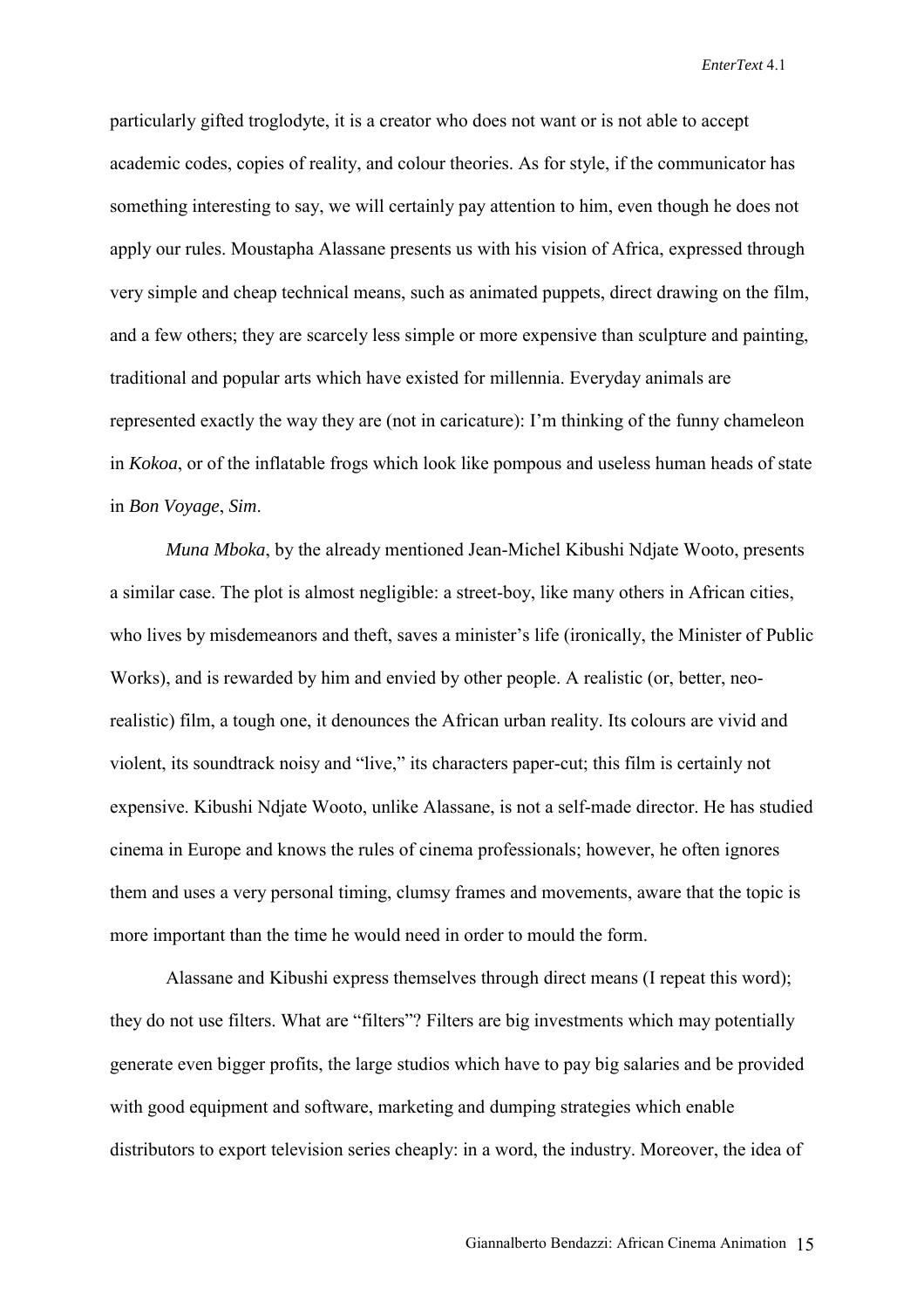entertainment meant only for children, or else political, ethnic, or educational propaganda these are non-material filters, but no less influential.

People who accept these filters also accept all their consequences. They will make films or television series which will be filtered, harmless, pre-digested, all the same, reassuring: films which will be based on universal stereotypes of movement, mimesis, narrative, characterisation, special effects (like the "Disney Dust," the sparkling stars which accompany any metamorphosis, noticeably in the series *Samba et Leuk* directed in 1996 by France's Jean-Louis Bonpoint). At this stage, it is meaningless to complain against discrimination, conflicts between the world's North and South, whites versus blacks, colonisers versus colonised.

I do not agree with Benjamin Banimana when he comments on the aesthetics of African cinema animation (I am still translating from the booklet mentioned above):

We need to remember three factors. The first is the "cultural virus"—the infiltration of Western cultural products into Africa. This situation does not help the development of local products. What is worse: mass culture, independently of its origins and its producers' identity, is an industry of standardisation of expression and the emotional modes which carry its products along. Generally lacking specific moral values, this situation subtly destroys very ancient traditions, some of which have existed for millennia, filling them with superficial emotional clichés. The second factor is the major Disneyan aesthetic which has invaded schools and production in Europe and, at a later stage, in Africa. Uniformity has attacked originality and now it is essential to get rid of this artistic monolith. The third factor is that modern cinema animation has developed, and fortunately still is developing, a multiplicity of expressions linked to different artistic traditions, some of which show similar characteristics to the national schools. We think that a study of African cinema animation  $[\dots]$  should be based not on a search for aesthetic similarities with other products, but rather on meaningful differences, which can be used as evaluation criteria.

I disagree, since a few lines earlier he had consented to speak exclusively of "television"

viewers."

There are numerous examples of this production. *Kimboo* is a series of forty-eight

five-minute episodes in French, directed by Gilles Gay. The already mentioned *Samba et Leuk*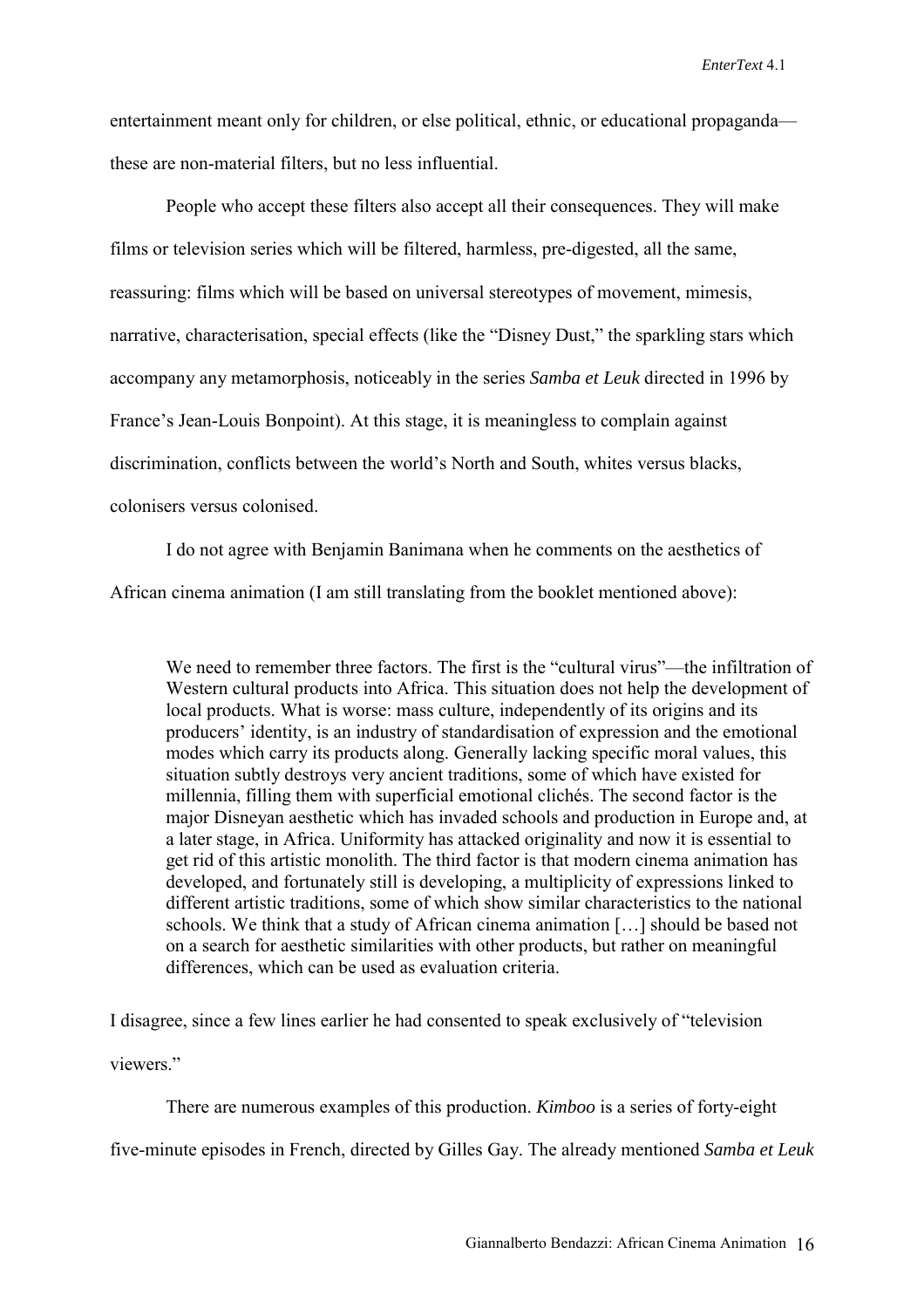(1996) is a series of twenty-six twenty-six-minute episodes in French, directed by Jean-Louis Bonpoint. In February 1998 Pierre Sauvalle, originally from Senegal, who studied at the Gobelins school in Paris, founded together with Aida N'Diaye a company called Pictoons. They acquired high technology, trained a lot of young professionals, and started producing television advertisements and soundtracks. Pictoons is the most important example of African animation meant for a global market, in open competition with European, American and Asian productions. The first series, *Kabongo le Griot* (*griot* means story-teller; it is a typical persona of African culture, which is based on story-telling), came out in 2000-2002. Its characters are a mix of international standard animation and, in the graphics, *fang* or *dogon* masks, typical of local cultural tradition (see Figure 3). There is also the mixed-techniques series (3D computer animation plus live action) *Grands Masques et les Junglos*, directed by Didier M. Aufort. This series is also in French. I do not know whether these series have been successful, but I must admit that they did not particularly impress me, as a viewer, with their aesthetic outcome.



Figure 3: image from *Kabongo le Griot* series. Copyright Pictoon Sarl.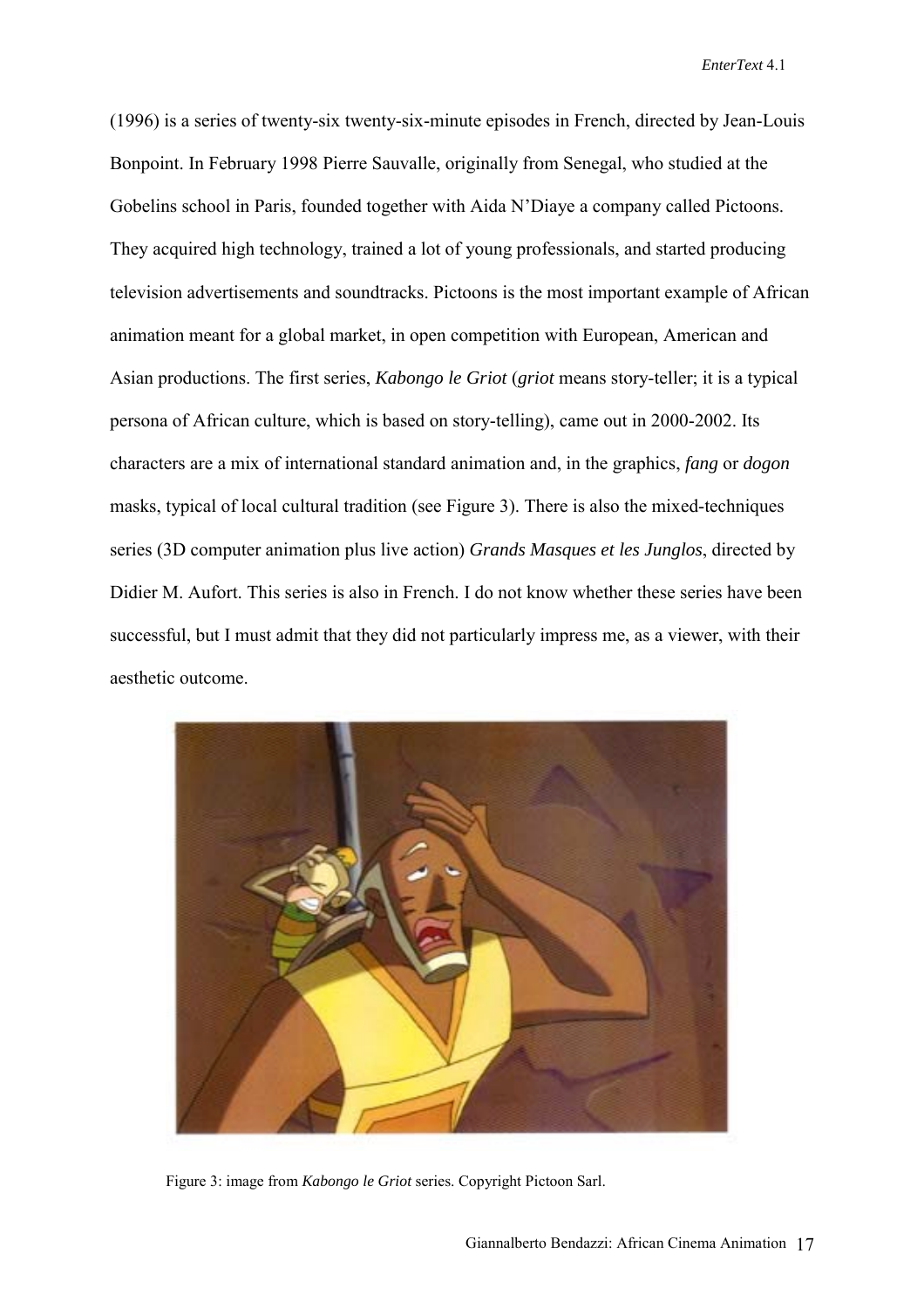Norman McLaren, great artist and friend of oppressed peoples, dreamed of animation as the language of developing countries. McLaren spent several years in China and India, teaching the basics of animation techniques to people who had only the most basic means at their disposal. We, the younger ones, also shared this dream with him.

Animation can in fact be quite cheap and technologically simple. In order to safeguard their personal inspiration and national cultural traditions, people from Angola, Liberia, Paraguay, Haiti, Bali or Nepal, can paint or draw their sketches on film and pay for it with their own savings, the same way they would create an oil or watercolour painting. If well done, their film will stay in the viewers' memory and cinema history books along with *Titanic* or *The Lord of the Rings*. It was a dream and it has not come true. However, never say never.

Since we are speaking about colonisers and colonised, please forgive this digression. In different contingent circumstances, I have witnessed two examples of colonisation during my life: Western colonisation of the West (the Franco-American, then only American, colonisation of Italy during the fifties and sixties) and Western—English—colonisation of Australia.

The colonisation of my homeland has these days become homology. Italian cinema made by Italians for Italians (I mean "live" cinema, because of the inconsistency of animation products) has been limited to a few television comedians acting for the big screen.

The situation of the Aborigines was and still is different. They have been dispossessed of everything for centuries, and now the authorities offer them a sort of cultural compensation. I have witnessed a project of cultural re-enactment based on animation in Bourke, New South Wales. The aboriginal community, always tending towards visual means of expression, rapidly appropriated simple technological tools and started producing films. These films—this is the most important factor—refused to be "folk," and to propose traditional stereotypes. These films spoke of the Aborigines, their life, and their desires. A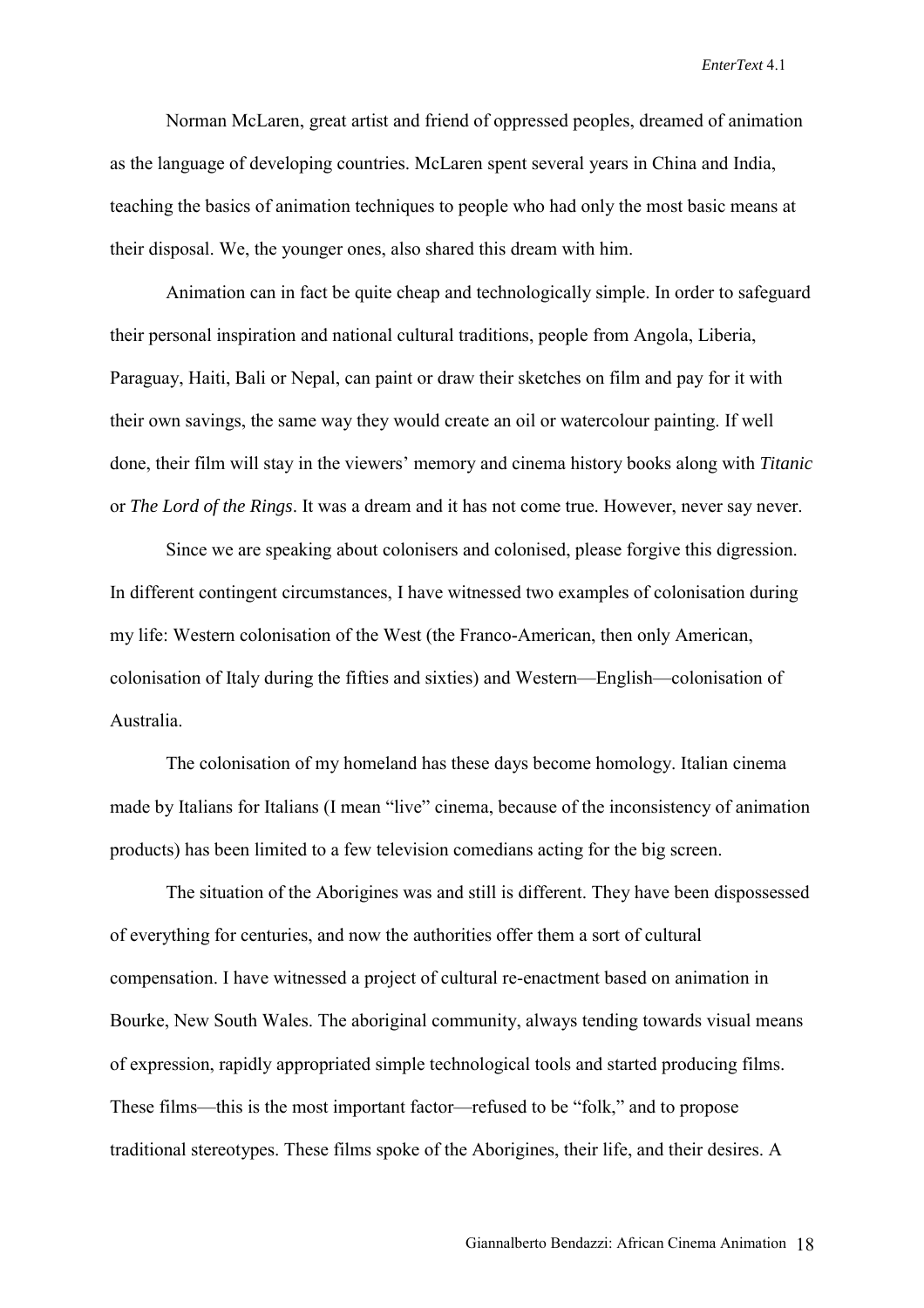few years earlier, an institution called Aboriginal Nations had produced short films in which they tried to "set in motion" traditional aboriginal paintings and tell in this way some legends of the dreamtime. Easy exotics. It was a failure.

Going back to Africa, let me mention a great white African animation director, Michel Ocelot, born in France and now living in Paris. He has avoided folk and exotic elements in his film animation *Kirikou et la sorcière* [Kirikou and the Witch].

In particular two big francophone countries, France and Canada, have invested time and money on animation co-productions, which are the best documented. Probably it is precisely these co-productions I am least interested in: they are not mulatto, they are half black, half white, indecisive as to whether they should be north or south of the Mediterranean, east or west of the Atlantic. *La femme mariée à trois homes* [The Wife of Three Men] by Cilia Sawadogo, for example, is based on beautiful paper drawing and sombre colours. The story is derived from popular tradition in the Congo. However, in terms of style, you can find forty years of the National Film Board of Canada in it—it is a compromise. One more example could be *Succession* by Vincent Glès, also produced by the National Film Board of Canada: wonderful puppets, beautiful lights, great set design, and an African popular story. However, the author has accurately studied and applied the lesson of Jirí Trnka and the Czech School. One more compromise on the aesthetic level.

We should also discuss works produced by schools and universities, such as exercise or diploma films. I have extensive experience of this sort of production: in the past five years I have supervised so many such works. Everywhere, whether the authors were European, North American, Australian, Asian or Third World students, I have found the same faults: blind trust in software, ignoring the fact that software is only a tool and not a thinking brain; blind and absolute trust in beautiful images, ignoring the fact that in a film, images should be moving; lack of interest in the diagesis (narrative evolution: the evolving plot, which should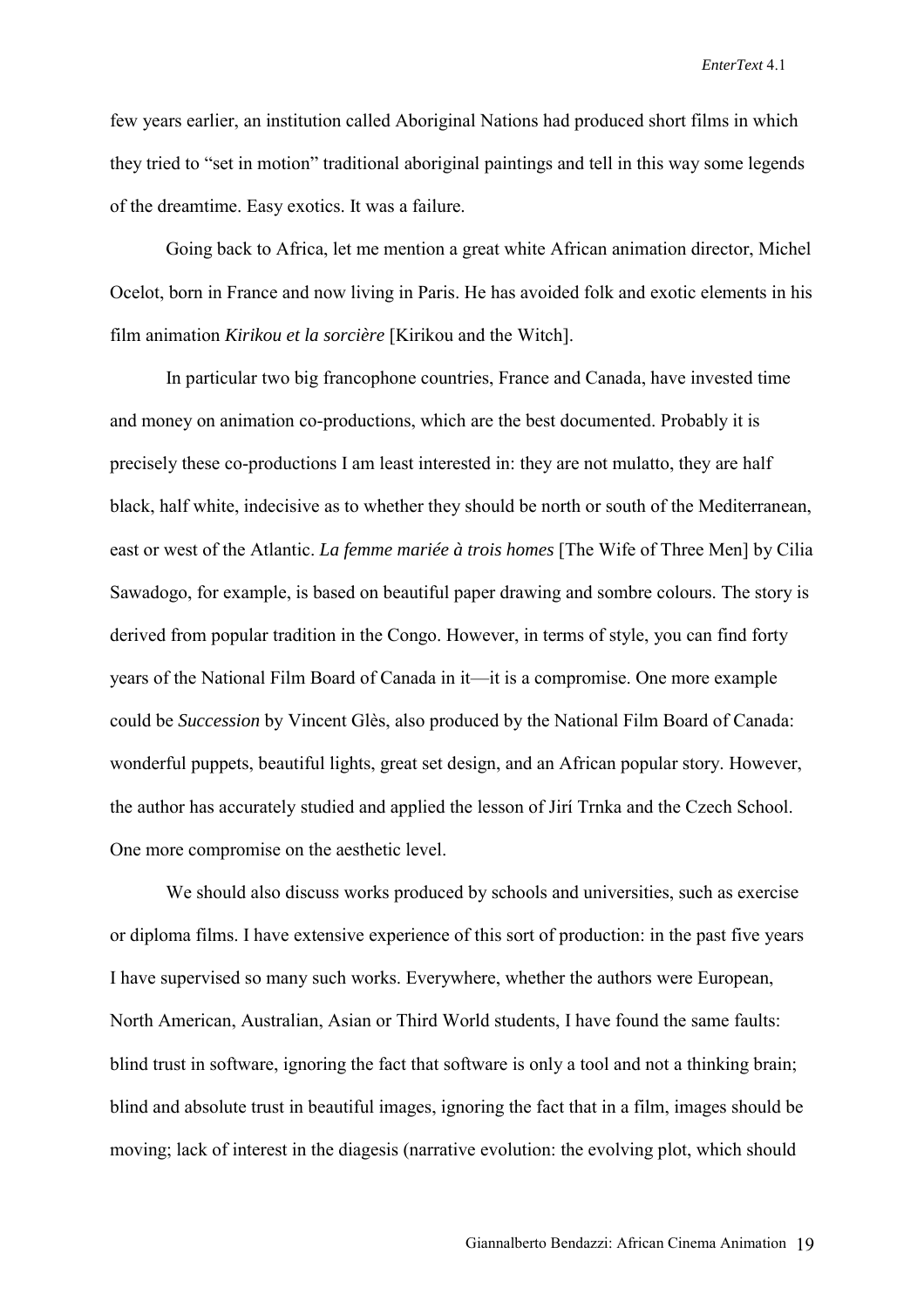keep the viewer's attention high); non-comprehension of the film as an audio-visual product, with a strong tendency to ask a friend composer for a couple of notes of soundtrack as a comment, or to fill in the gaps.

I would say that the student-made films I have dealt with all had these faults, to different degrees. I had heard nothing but good about Carlos Spivey, who is in California at the UCLA and Loyola Marymount University, but his works disappointed me. *Mama Seed Tree*, which means to communicate the idea of the continuation of life in the mother's womb as in mother earth's womb, has weak images and the soundtrack is inadequate. *Whisper* (fixed images opened up by software) or else *The World Is a Drum* are equally confusing.

So far we have spoken about black Africa. William Kentridge, an anti-racist white South African auteur of about twenty film animations, who refuses to identify his own work with the cartoon as such, is certainly the most important artistic and intellectual figure on the African continent. It is impossible to separate him from the context in which he has operated and is still working at present. Born in Johannesburg in 1955, he has always been politically and socially active, and won international acknowledgment in the mid-nineties when apartheid finally came to an end (1994). It would be wrong to look for overtly political messages in his film and graphic works (based on charcoal and very few colours). Kentridge is a complex and at times cryptic creator, who makes painful reference to the facts of his homeland, often interiorising them like a poet, in other words leaving them to be expressed by his protagonist, who will then become "everyman" on earth. It is not by chance that his latest work is taken from a highly interiorised novel, foreign to him, *La Coscienza di Zeno* [Zeno's Conscience], by Italo Svevo (2002).

The first animated feature film from the continent produced in 2003 in Zimbabwe, *The Legend of the Sky Kingdom*, is made by white Africans, the designer and producer Phil Cunningham and the director Roger Hawkins, both directing a multi-ethnic group of artists.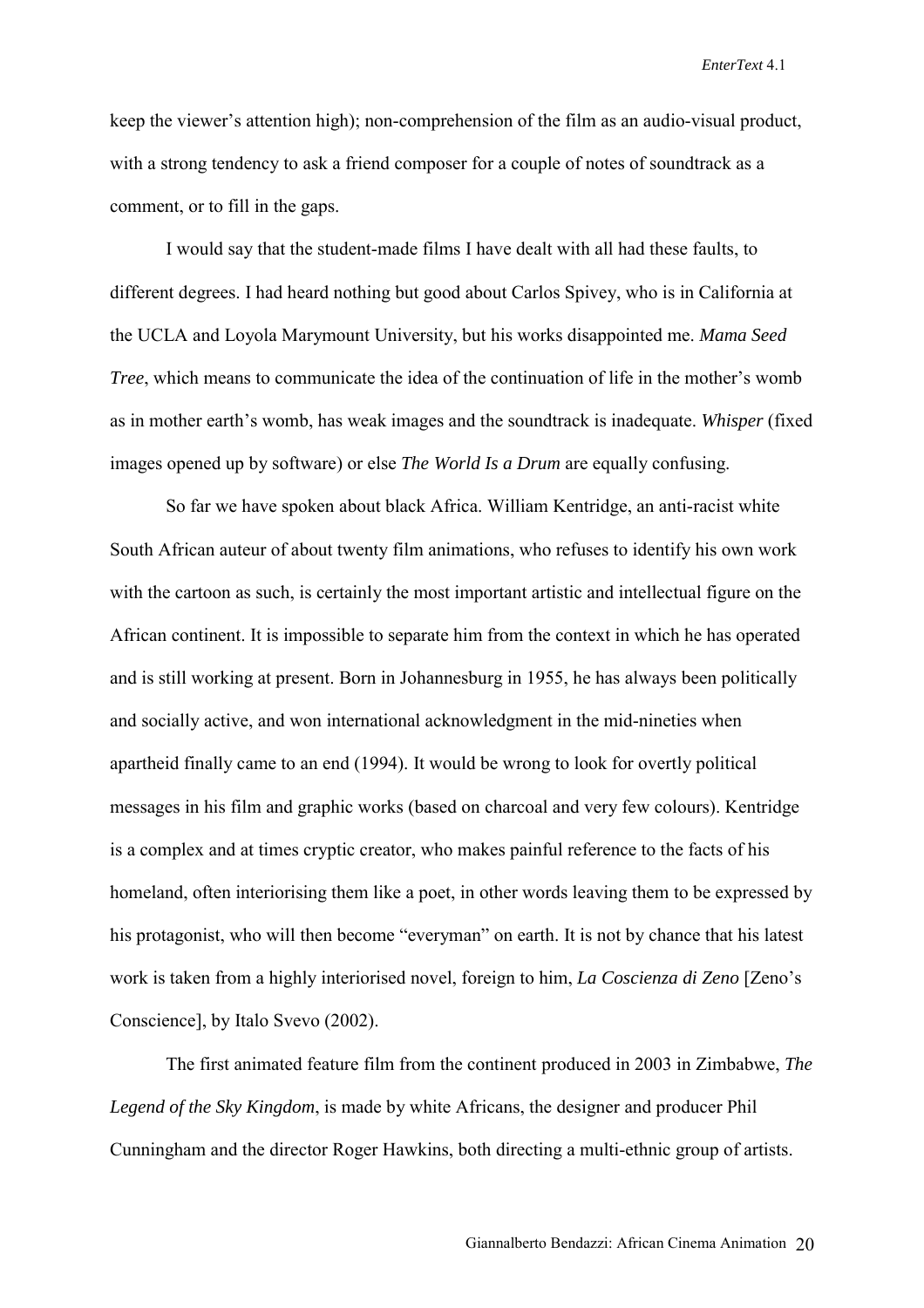The film is about three children who escape from an underground city where they are slaves, and go on to reach the Sky Kingdom after a perilous and difficult journey. The technique, a variation on animated puppets, has been named "junkmation" since every character and scene was made by recycling old objects, in fact, junk (see Figure 4). This was a respectful and affectionate tribute to this artistic craft typical of southern Africa, which at times reaches high levels of creativity and which was shown in an international exhibition in Bern, Switzerland, in the year 2000.



Figure 4: *The Legend of the Sky Kingdom* (Roger Hawkins, Zimbabwe, 2003) Copyright Sunrise Media/Sunrise Productions

Then we have the Afro-Mediterranean cinema animation. Egypt, as we have already highlighted, had gained an international reputation in animation already by the thirties, when the Herschel brothers, Salomon and David Frenkel, directed *Nothing To Do*, with Mish-Mish Effendi as a protagonist; the film was followed by other sequels about the same protagonist. The films were not very well drawn, very badly animated and with an even worse script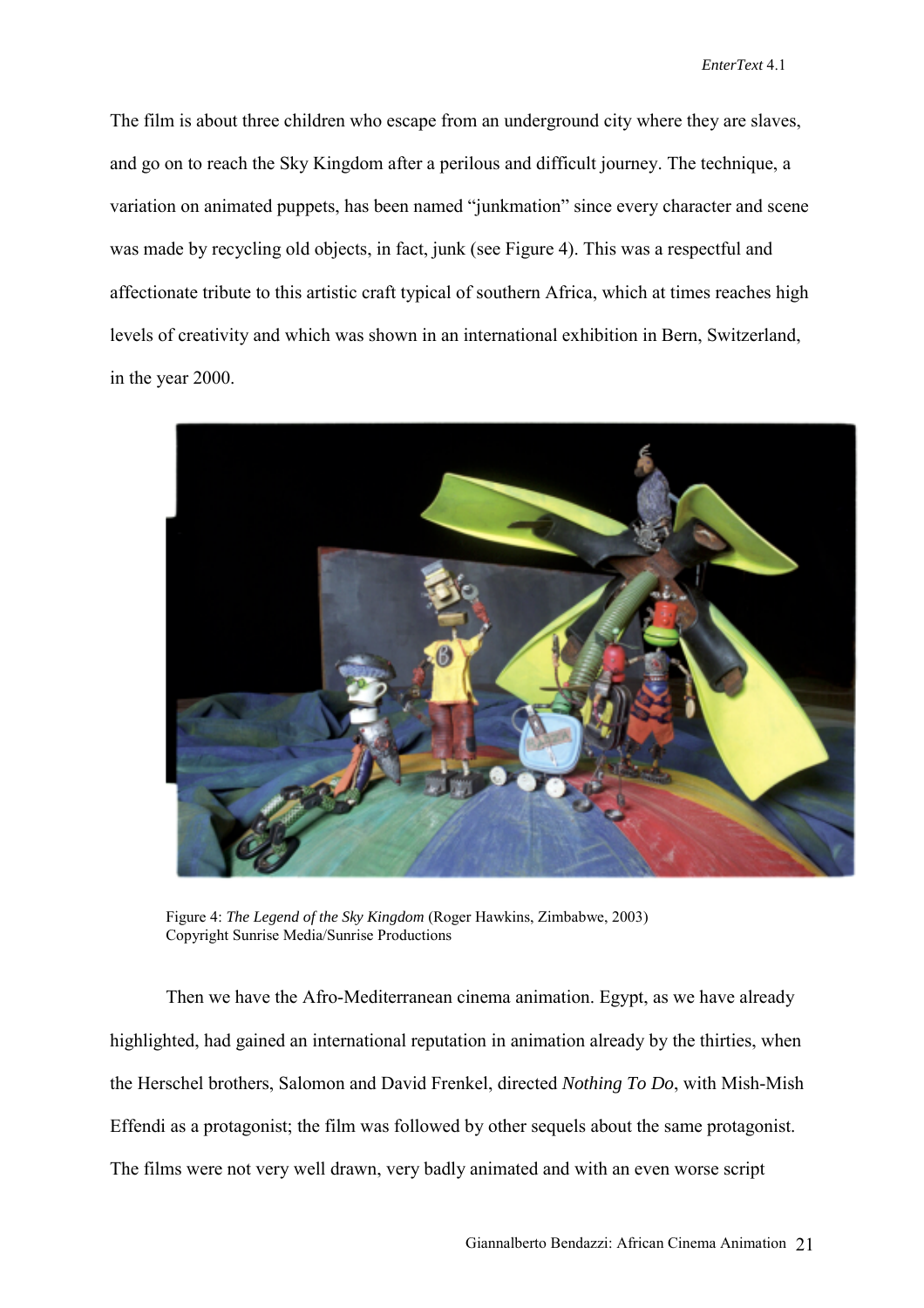design. Their model was not Walt Disney, rather the Fleischers or else Felix the Cat. As for the name, Mish-Mish, it means "tomorrow with apricots," and we will translate it as "jam tomorrow:" this was the answer given to the Frenkels whenever they asked for funding for their work. However, Mish-Mish and the Frenkels became so popular that they were able to start a successful advertising agency before the tensions between Egypt and Israel pushed them to emigrate to France in the fifties.

Film animation in Egypt saw a renaissance thanks to Ali Muhib and his brother Husam, who gave birth to the Film Animation Department within the national television channel which was inaugurated in 1960. In 1962 Ali Muhib directed *The White Line*, a film animation plus twenty-five-minute live action, which was a cross between a short musical and a documentary film. It was a lively and excellent film, which made fine use of the split-screen technique (unusual at that time), in a style reminiscent of Piet Mondrian. After eight years of work at the Department, during which he trained many young colleagues, Ali Muhib successfully switched to advertising. In 1979 he directed the first Arab animation film series, *Mishgias Sawah*, composed of thirty episodes.

Mohammed Hassib (1937-2001) was one of Muhib's pupils; he separated from him in 1964 to devote himself to advertising, educational films and live-action feature films. One more important person was Noshi Iskandar (Cairo, 1938), a well-known caricaturist. His first film was *One and Five* (1969), followed by the trilogy *Is it True*, *Abd and Al*, *Question*  (1969), inspired by the war between Israel and Palestine. In 1974 he directed *Where?* and *Room number*..., a satire on bureaucracy; in 1975 he directed *Excellent*, a denunciation of corruption, and in 1980 *Narcissus*. One of his most faithful adherents was Radhà Djubran (1945-1997), who authored the short animation films *Story of a Brat* (1985) and *The Lazy Sparrow* (1991).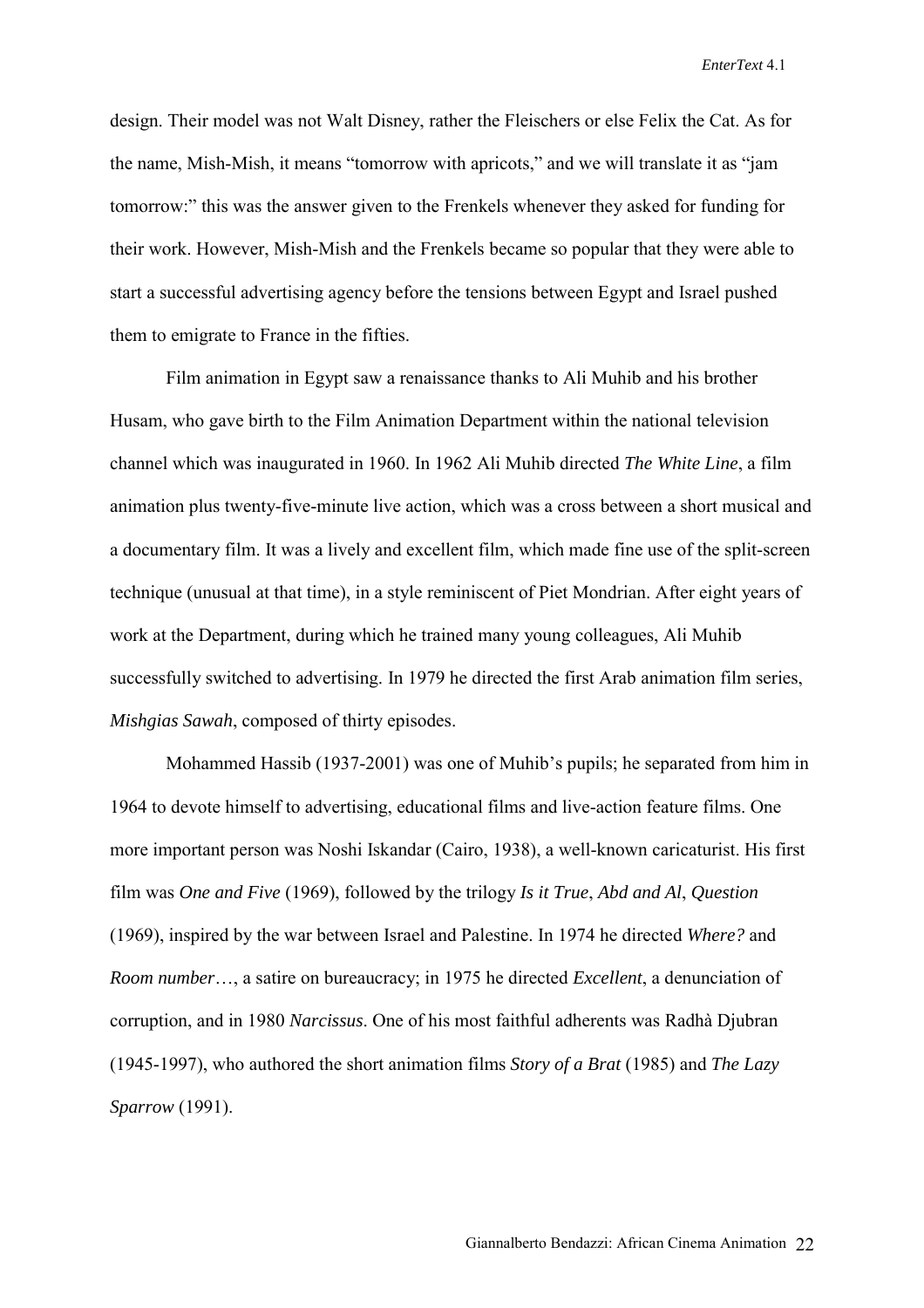Abdellaim Zaki (1939) wrote television soundtracks, live-action feature-film titles, and animation commercials for several Arab countries such as Sudan, Jordan, Iraq, Kuwait and Saudi Arabia (over one thousand), as well as didactic films. Ihab Shaker (Cairo, 1933), painter, caricaturist, illustrator, puppet-master, was the most famous animation film director beyond the borders of his homeland. In 1968 he directed *The Flower and the Bottle* in Egypt, then moved to France, where he met Paul Grimault. With his help he directed *One, Two, Three* (1973), a surrealist film with a taste for anecdote, whose characters resemble amoebas. In 1993 he directed *Love Dance*.

Amongst the many Egyptian animation directors are two women. Mona Abou El Nasr has a very personal graphic style. Her *Survival* (1988), made during her stay at the Cal Art school in California, was very successful, along with the television series *Once Upon a Time* (1992). The second woman is Zeinab Zamzam, artist, musicologist and psychologist, who directed *A Terra-cotta Dream* (1997), a combination of real images and plasticine animation sequences, and the excellent *Open Your Eyes* (2000), also based on plasticine technique. Both are very refined pieces of work and make Zeinab Zamzam one of the most interesting artists of film animation in Mediterranean Africa.

In conclusion we can say that Egypt is the leading country in film animation in the Maghreb and Arab region at the beginning of the third millennium, and that its artists, technicians and tools—both financial and technical—promise a great future. However, this country still remains, at present, prisoner of a self-imposed limitation: its products are destined only for Arab countries, and Egyptian directors at international festivals, the place where inspirational experiences are exchanged, are very rare.

I particularly appreciate the work of the Tunisian puppet animator Zouhaier Mahjoub, whose *The Guerbagies* was presented at the Annecy Festival a few decades ago. The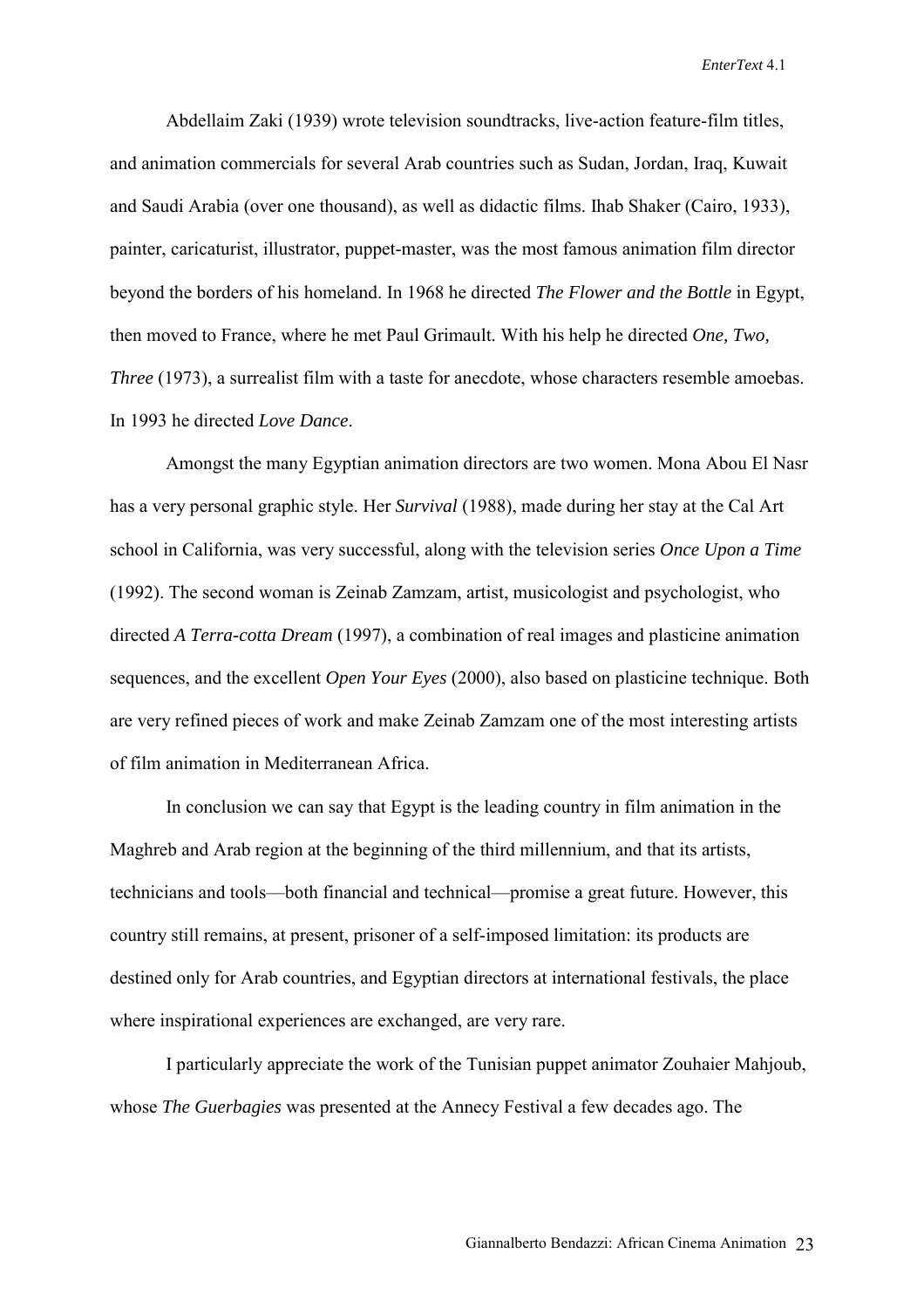government still supports its animation cinema—hopefully he and his colleagues will be able to preserve a national culture in the right way.

The first Algerian animation film, *La fête de l'arbre* [The Tree Party], (1963), was produced by Mohamed Aram (Hussein Dey, 1934), only one year after the country became independent. Aram learnt animation techniques on his own; he trained his team and directed films in his spare time—he was mainly a scriptwriter. His first works were educational productions in black and white. *The Tree Party* was an invitation to re-grow the vegetation destroyed by napalm. *Ah, s'il savait lire* [Ah, If Only He Could Read] (1963), was intended to fight illiteracy, and *Microbes des poubelles* [Litter Bugs] (1964), deals with health problems caused by urban life. The large number of productions, over twenty between 1963 and 1999, did not help him solve his problems—a consequence of the lack of support from the cinema authorities in his country. Two of his helpers were Mohamed "Mad" Mazari and Menouar ìSlimî Merabtene, directors and comic-strip designers. Mazari directed *Mariage* [Wedding] (1966), and Merabtene *Le Magicien* [The Magician], (1965). One more Algerian worth mentioning is Mohamed Toufik Lebcir, author of *Branches* (1991), based on the *Thousand and One Nights*, and *Atakor* (1993), the pilot episode of an eponymous series.

Now let us try and change our point of view. Let us completely abandon the notion of quality and consider the financial aspect only. Only rarely does history follow the rules of predictability, therefore I cannot see why African animation history should be any different. Here is a good example. South Korea was, until fifteen years ago, only a cheap-labour country. People who wanted to do film animation organised the creative phase and then left it to be made by the disciplined and cheap Koreans. These days, South Korea has become the third country in the world for producing television series, and short and long films, after the United States and Japan, and above France.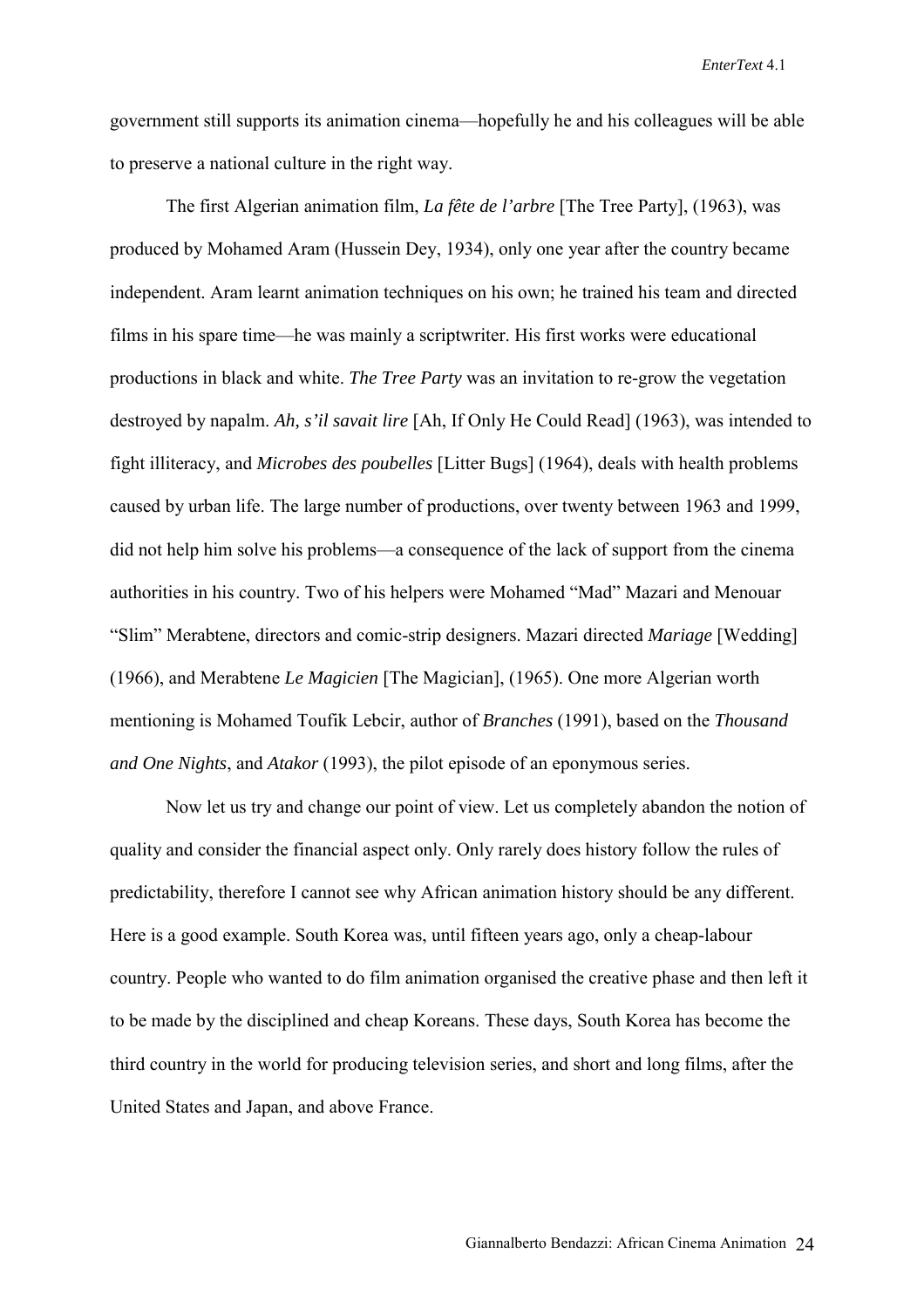What will happen in fifteen years' time to the powerful Senegal, Egypt and Republic of South Africa, where production companies aimed at television series are developing these days, or to the Ivory Coast and Zimbabwe? Will they have developed, as Jean-Claude Matumweni Mwakala says, "a prosperous and high quality cinematography, investing in this sector?î Will they have a well-structured, aggressive and competitive cinema animation industry on the globalised scene, like the South Korean one at present? And if the answer is positive, how will they behave towards the Masscult and Midcult (in MacDonaldian terms)? My answer, though with limited interest—I must admit that I believe more in auteurs than in series—is that only then will we be able to answer the frequent and indispensable question: "What is typically African in African cinema animation?"

A cowboy in the nineteenth or twentieth century, or else these days, was as exotic in Boston or Manhattan as in Berlin or Manila; however, the Western genre is "typically" American. A giant robot can be found only in toyshops in Tokyo; however, the space-work animation of Goldrake is "typically" Japanese. The mentality and behaviour of the district of Trastevere in Rome is not comprehensible to Italians from Udine and Cagliari; however, Alberto Sordi's or Nino Manfredi's comedy is "typically" Italian.

I mean that cinema and television naturally depend neither on folklore, nor on old or new national or local traditions; for example, nobody in Italy has ever been able to make a good film on the very Italian character of Pinocchio. Cinema and television create their own mythologies (they are autotrophic, in this respect). These mythologies become national brands.

We can therefore say that Highcult auteurs' film animation represents the African soul, but as it has been re-written by those auteurs. It in fact represents only those auteurs. The only "typically" African feature in their films is the soundtrack, taken from an eternal music, everlasting languages, French and English accents which never had to be invented.